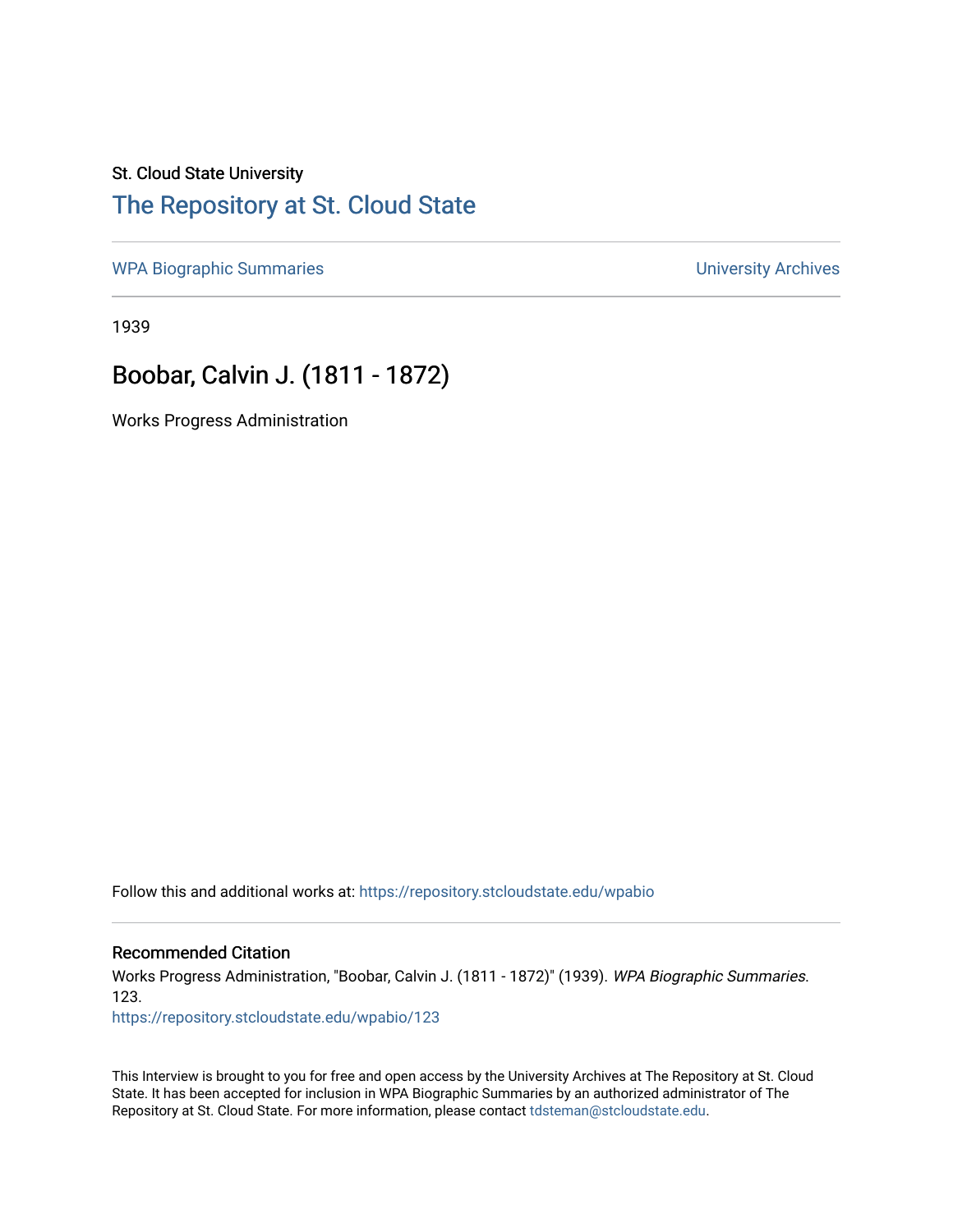## FILE NO.  $B-\frac{1}{2}b$

BOOBAR, CALVIN J.

Mr. C. J. Boobar was one of the prominent men of Fair Haven. He was born in Milo, Maine, in 1811, and when old enough, he engaged in the lumber business. He was married in 1836, and in 1858 he came to Minnesota, from the town of Lee, Maine, accompained by his wife and a large family. He was elected one of the first justices of the peace in the town of Fair Haven. He took a deep interest in the affairs of the town, school and literary society. In 1872, he quietly passed over the silent river, leaving a wife and large family of children besides hosts of friends to mourn his loss. His wife is now (1895) in good health with faculties as bright as many younger women. She is 79 years old.

> Taken from: Early History of Maine Prairie Page No. 56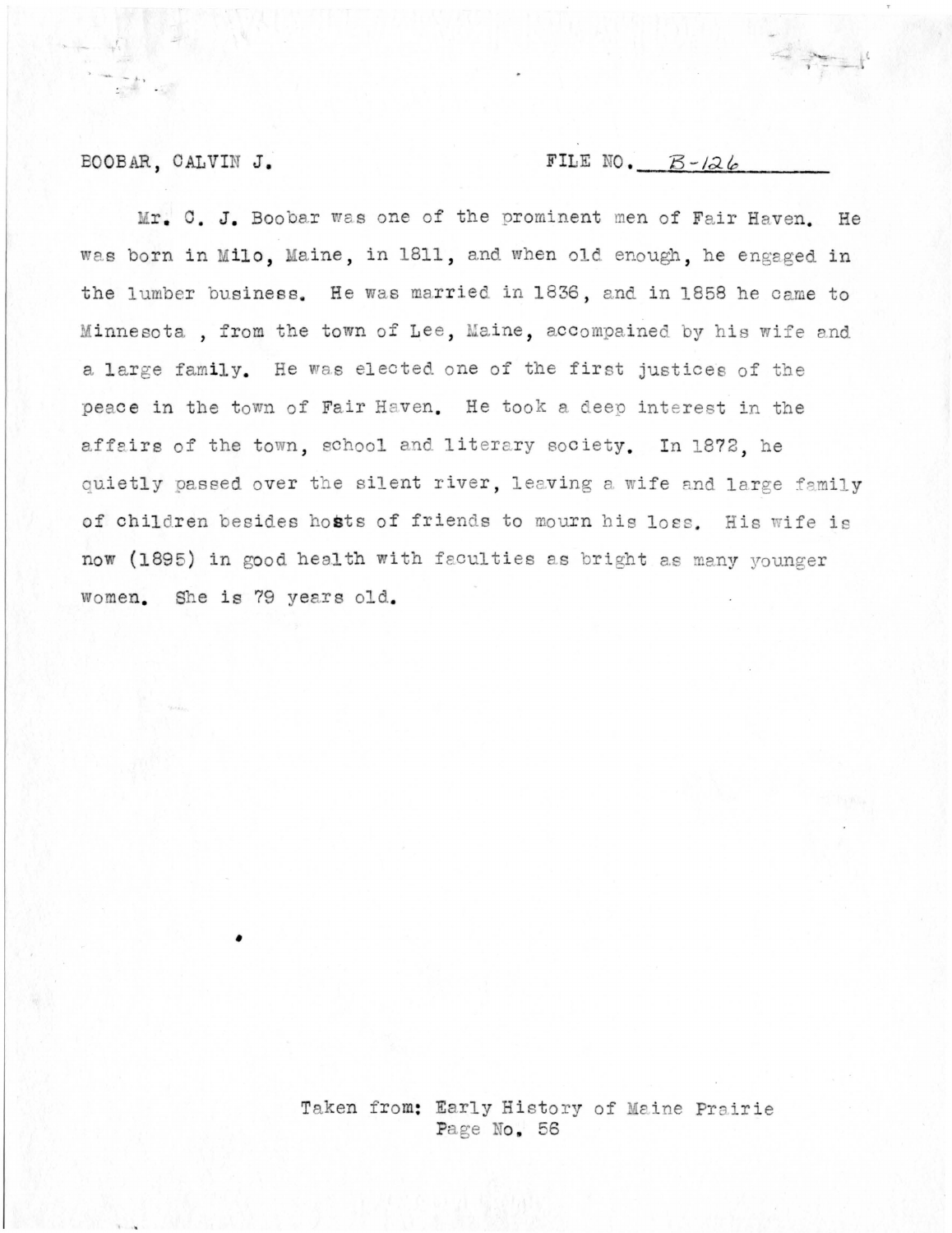| TAKEN FROM CENSUS RECORDS OF 1860              |          |
|------------------------------------------------|----------|
| Enumerated July 13, 1860 by -- C. Grandelmeyer |          |
| Post Office -- Fair Haven                      |          |
| Page No. 85                                    |          |
|                                                |          |
| Calvin J. Boobar                               | Age $48$ |
| Sex                                            | Male     |
| Occupation.                                    | Farmer   |
| Born                                           | Maine    |
| Eliza H. Boobar                                | Age 44   |
|                                                |          |
| $se$                                           | Female   |
| Occupation                                     |          |
| Born                                           | Maine    |
| Ann M. Boobar                                  | Age $20$ |
| sex                                            | Female   |
| Occupation                                     | Teacher  |
| Born                                           | Maine    |
|                                                |          |
| Lucy J. Bobbar                                 | Age 17   |
| Sex                                            | Female   |
| Occupation                                     |          |
| Born                                           | Maine    |
|                                                |          |
| Henry C. Boobar                                | Age 15   |
| Sex                                            | Male     |
| Occupation                                     |          |
| Born                                           | Maine    |
|                                                |          |

 $\left(\right)$ 

 $\label{eq:Ricci} \begin{array}{c} \mathcal{O}_{\mathcal{M}}(\mathcal{O}_{\mathcal{M}}) = \mathcal{O}_{\mathcal{M}}(\mathcal{O}_{\mathcal{M}}) \end{array}$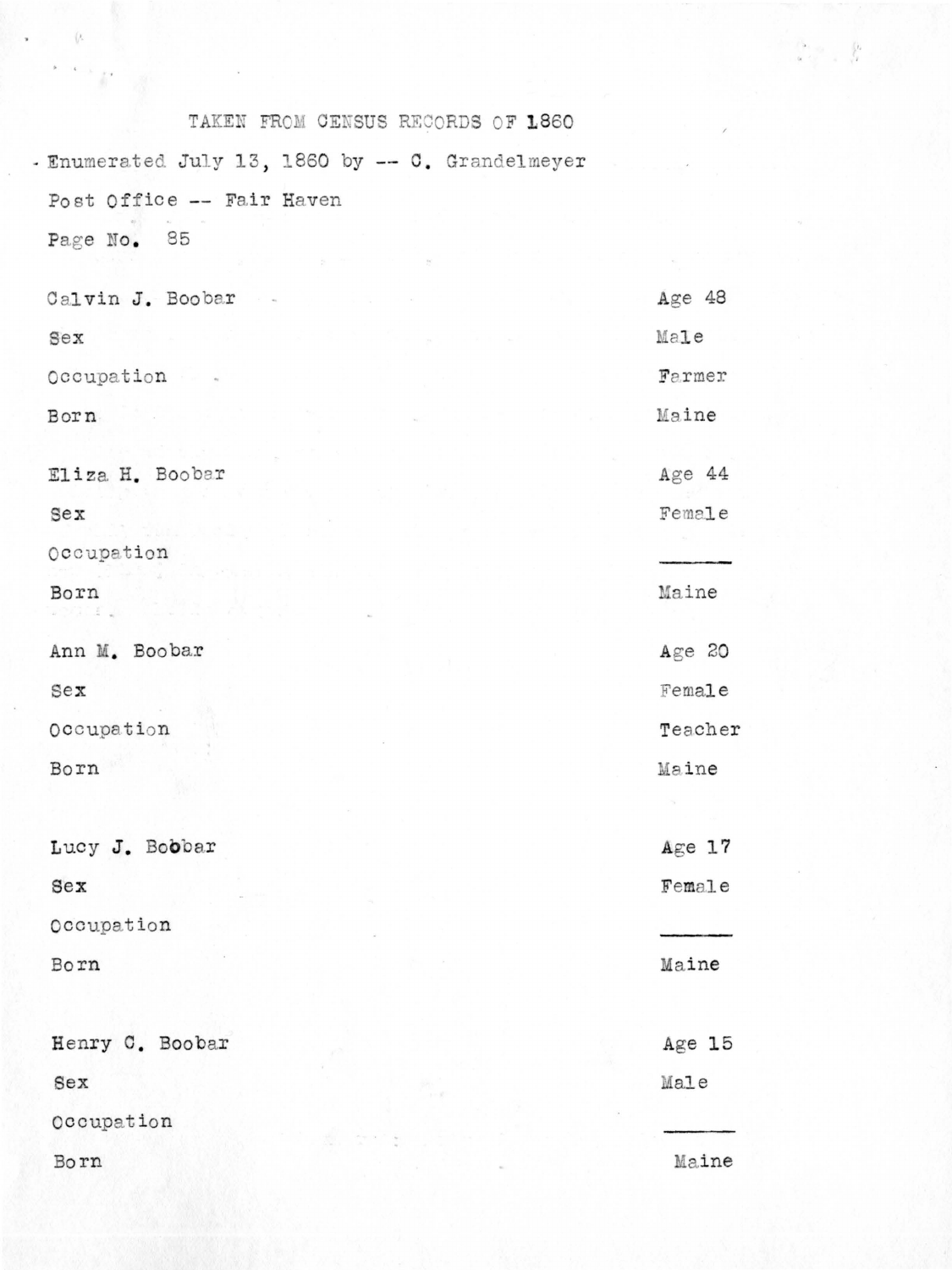| Elthea D. Boobar  | $Age = 13$ |
|-------------------|------------|
| Sex               | Female     |
| Occupation        |            |
| Born              | Maine      |
| George R. Boobar  | Age 11     |
| $sex$             | Male       |
| Occupation        |            |
| Born              | Maine      |
| Charlot V. Boobar | Age 9      |
| Sex               | Female     |
| Occupation        |            |
| Born              | Maine      |
| Harriet H. Boobar | Age 7      |
| Sex.              | Female     |
| Occupation        |            |
| Born              | Maine      |
| Hanna W. Boobar   | Age 7      |
| Sex               | Female     |
| Occupation        |            |
| Borh              | Maine      |
| James E. Boobar   | Age 5      |
| Sex               | Male       |
| Occupation        |            |
| Born              | Maine      |

 $\label{eq:3.1} \begin{array}{cc} \mu_{\text{min}} & \mu_{\text{max}} \\ \epsilon_{\text{max}} & \epsilon_{\text{max}} \end{array}$ 

 $\hat{\varrho}$ 

 $\begin{array}{ccccc} \delta & \rightarrow \phi & & \downarrow & \downarrow \\ & \rightarrow & & \downarrow & \downarrow \\ & \rightarrow & & \downarrow & \downarrow \end{array}$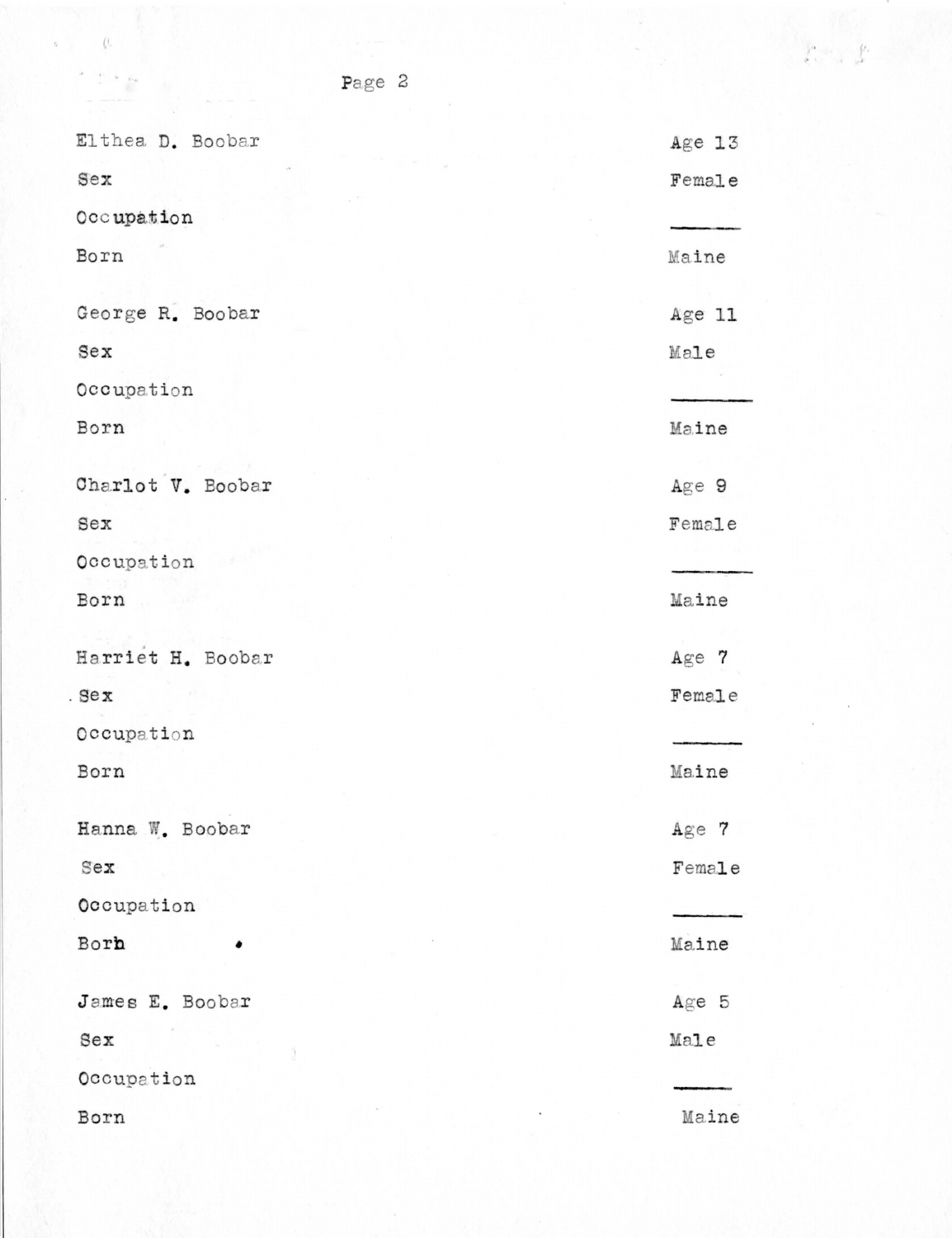Page 3

Clarista Boobar

- 41

 $sex$ 

 $\beta.$ 

Occupation

Born

Age 1

 $\begin{pmatrix} \mathbf{e}_1 & \mathbf{e}_2 & \mathbf{e}_3 \\ \mathbf{e}_2 & \mathbf{e}_3 & \mathbf{e}_4 \\ \mathbf{e}_3 & \mathbf{e}_5 & \mathbf{e}_6 \end{pmatrix}$ 

Female

Minnesota